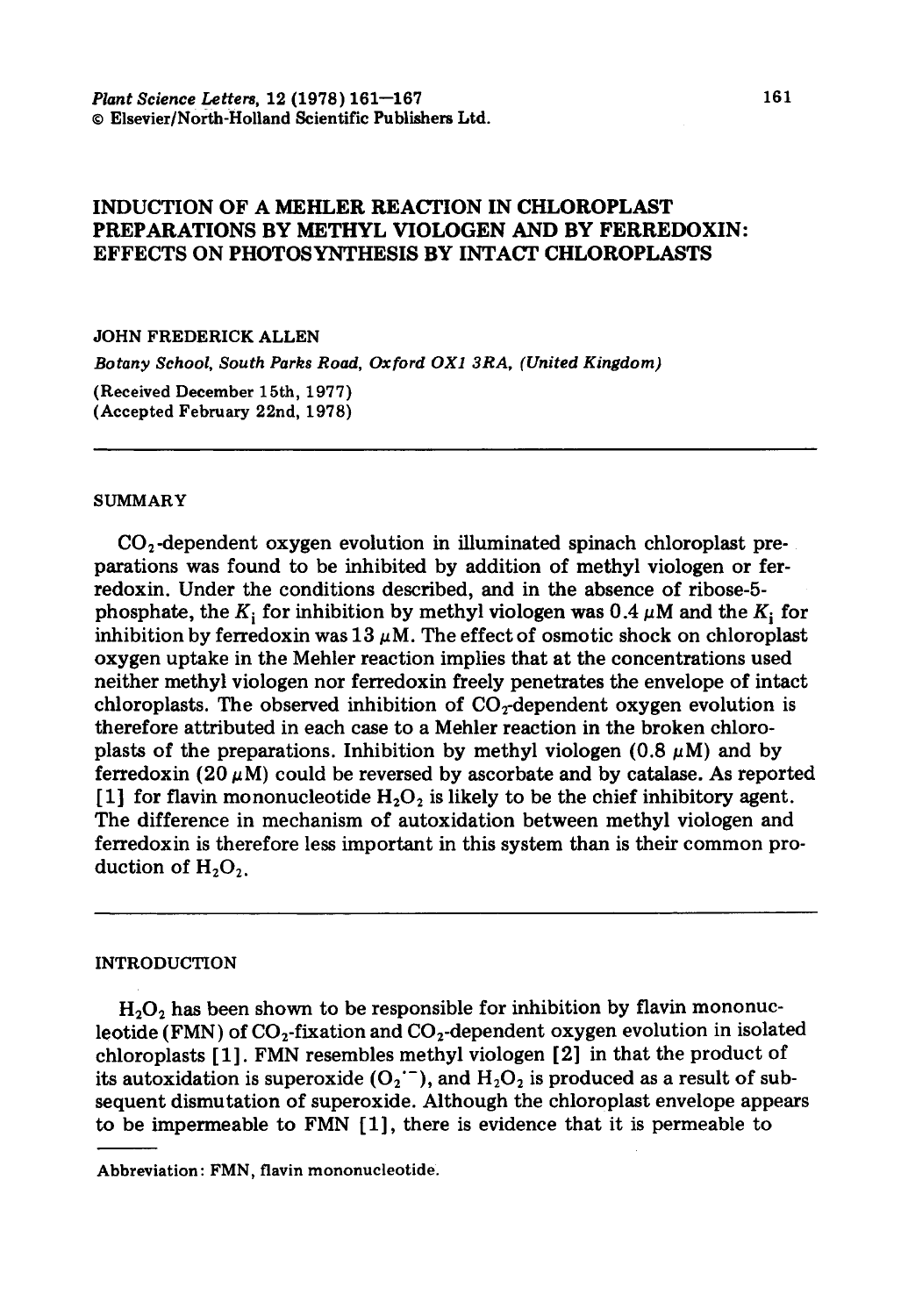methyl viologen, since photosynthetic oxygen uptake which is mediated by. methyl viologen has been reported to occur in intact chloroplasts [ 3]. If methyl viologen inhibits  $CO<sub>T</sub>$  fixation by competing with an electron acceptor within the intact chloroplast, then the sensitivity of the inhibition to added catalase and superoxide dismutase would be expected to differ from that of inhibition by FMN.

The mechanism of autoxidation of ferredoxin differs from that of methyl viologen and FMN [4], in that reduced ferredoxin may reduce both oxygen and superoxide. Dismutation of superoxide would then be expected to play no part in production of  $H_2O_2$  by ferredoxin, and superoxide would exist only as a short-lived intermediate of the overall reaction. If superoxide is responsible for inhibition of  $CO<sub>2</sub>$ -dependent oxygen evolution when a Mehler reaction is induced in chloroplast preparations, then ferredoxin would be expected to be less effective an inhibitor than methyl viologen or FMN, and there should be no reversal by superoxide dismutase of ferredoxin's inhibitory effect.

The inhibitory effects of methyl viologen were therefore compared with those of ferredoxin. As with FMN [1], inhibition should result from induction of a Mehler reaction and from any associated effects of  $O_2$ <sup>-</sup> or  $H_2O_2$  on  $CO_2$ dependent oxygen evolution.

#### MATERIALS AND METHODS

Chloroplasts were isolated from outdoor-grown spinach *(Spicacia oleracea* L.) in an isotonic sorbitol medium, and photosynthetic rates were measured in twin oxygen electrodes at 20°C. Experimental details are given in reference [1].

Bovine superoxide dismutase was purchased from the Microbiological Research Establishment, Porton, Wilts. NADP and bovine catalase (crystalline suspension) were purchased from Boehringer, Mannheim. Methyl viologen was purchased from Sigma, London. Ferredoxin from *Spirulina maxima* [ 5] was a gift from Dr. K.K. Rao and Professor D.O. Hall, King's College, London.

#### RESULTS

Table I shows rates of oxygen exchange obtained with different electron acceptors in shocked and in unshocked chloroplasts from a single preparation. Calculated percentages of intact chloroplasts were similar for oxygen evolution with either ferricyanide or NADP as electron acceptor. A lower value for the percentage of intact chloroplasts was obtained for oxygen uptake with ferredoxin, and even lower values for oxygen uptake with methyl viologen. In the latter case the apparent percentage of intact chloroplasts decreased with increasing methyl viologen concentration.

Fig. 1 shows the effect of increasing methyl viologen concentration on  $CO_2$ . dependent oxygen evolution. Figure 2 shows the corresponding effect of increasing ferredoxin concentration. In each case the inhibitory effect is seen to have been slightly offset by the presence of ribose-5-phosphate. This small effect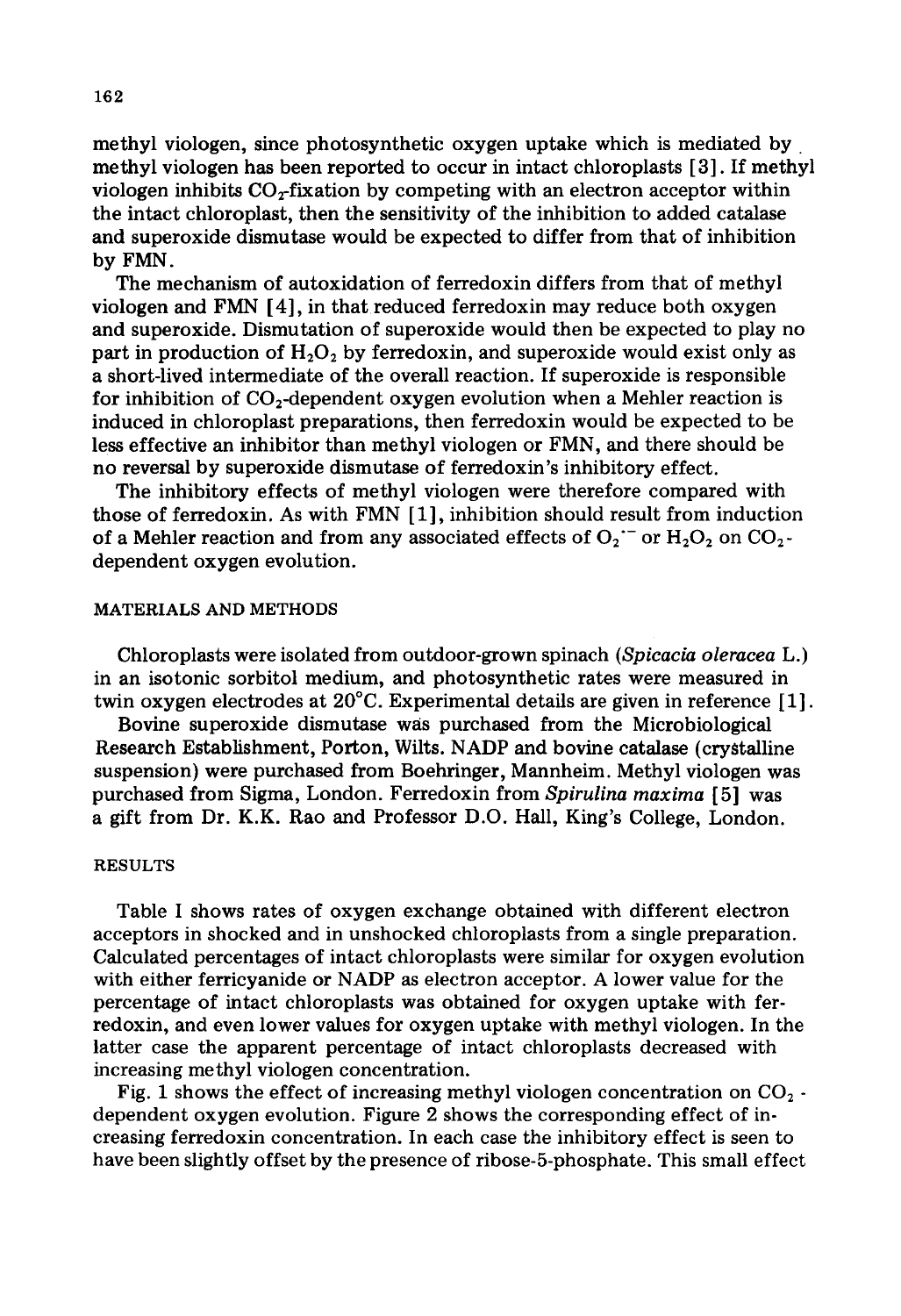### TABLE I

### RATES OF PHOTOSYNTHETIC OXYGEN EXCHANGE BY OSMOTICALLY SHOCKED AND BY UNSHOCKED CHLOROPLASTS FROM A SINGLE PREPARATION.

Reaction conditions as for Fig. 1, but with DL-glyceraldehyde (10 mM) and  $NH<sub>4</sub>Cl$ (5 mM) replacing NaHCO<sub>3</sub> and K<sub>2</sub>HPO<sub>4</sub>. Oxygen uptake was obtained with ferredoxin alone and with methyl viologen; NaN<sub>3</sub> (2 mM) was then present. Catalase (2  $\times$  10<sup>3</sup> units) was present for oxygen evolution supported by ferredoxin with NADP.

| Electron acceptor<br>(final concentration)       | Rate of O <sub>2</sub> evolution<br>$\mu$ mol (mg chl) <sup>-1</sup> h <sup>-1</sup> |         | % of<br>chloroplasts |
|--------------------------------------------------|--------------------------------------------------------------------------------------|---------|----------------------|
|                                                  | unshocked                                                                            | shocked | intact               |
| $K_3Fe(CN)$ (5 mM)                               | $+169$                                                                               | $+378$  | 55                   |
| O, via ferredoxin $(20 \mu M)$                   | $-45$                                                                                | $-76$   | 41                   |
| NADP (2 mM) via ferredoxin (10 $\mu$ M)          | $+83$                                                                                | $+169$  | 51                   |
| $O_2$ via methyl viologen (20 $\mu$ M)           | $-164$                                                                               | $-272$  | 40                   |
| O <sub>2</sub> via methyl viologen (100 $\mu$ M) | $-194$                                                                               | $-293$  | 34                   |
| $O_2$ via methyl viologen (500 $\mu$ M)          | $-209$                                                                               | $-293$  | 29                   |

of ribose-5-phosphate has been observed consistently in these experiments, and is particularly apparent at higher concentrations of methyl viologen or ferredoxin.

Table II shows the effect of methyl viologen at a concentration  $(0.8 \mu M)$ which gave over 90% inhibition of  $CO<sub>2</sub>$ -dependent oxygen evolution in the absence of ribose-5-phosphate. Here again inhibition was seen to have been



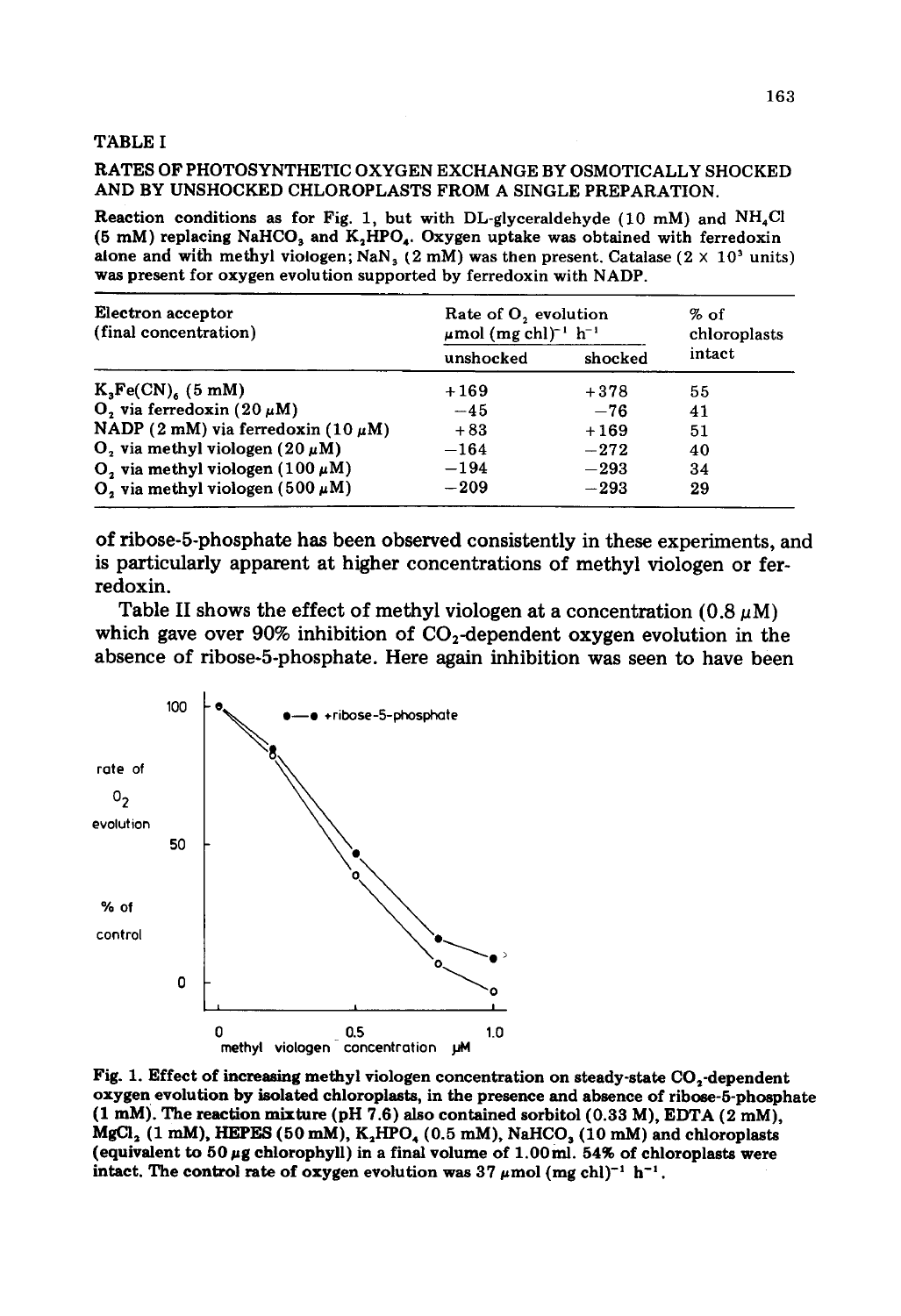

Fig. 2. Effect of increasing concentration of ferredoxin on steady-state  $CO_2$ -dependent oxygen evolution by isolated chloroplasts. Reaction conditions were as for the experiment of Fig. 1, with ferredoxin replacing methyl viologen. 52% of chloroplasts were intact. The control rate of oxygen evolution was 34  $\mu$ mol (mg chl)<sup>-1</sup> h<sup>-1</sup>.

### TABLE II

STEADY-STATE RATES OF  $CO_2$ -DEPENDENT OXYGEN EVOLUTION BY ISOLATED CHLOROPLASTS:

Effects of methyl viologen (MV;  $0.8 \mu$ M), ascorbate (2 mM) superoxide dismutase (SOD;  $10<sup>3</sup>$  units) and catalase (2  $\times$  10<sup>3</sup> units) in the presence and absence of ribose-5-phosphate (R5P; 1raM). Other conditions are as described for Fig. 1. 54% of chloroplasts were intact.

| Addition                     | Rate of O, evolution<br>$\mu$ mol (mg chl) <sup>-1</sup> h <sup>-1</sup> |          |  |
|------------------------------|--------------------------------------------------------------------------|----------|--|
|                              | without R5P                                                              | with R5P |  |
| None (control)               | 40                                                                       | 40       |  |
| MV                           | 3                                                                        | 6        |  |
| MV, ascorbate                | 23                                                                       | 23       |  |
| MV, ascorbate, SOD           | 29                                                                       | 28       |  |
| MV, SOD                      | 5                                                                        | 9        |  |
| MV, catalase                 | 31                                                                       | 32       |  |
| MV, catalase, ascorbate, SOD | 29                                                                       | 29       |  |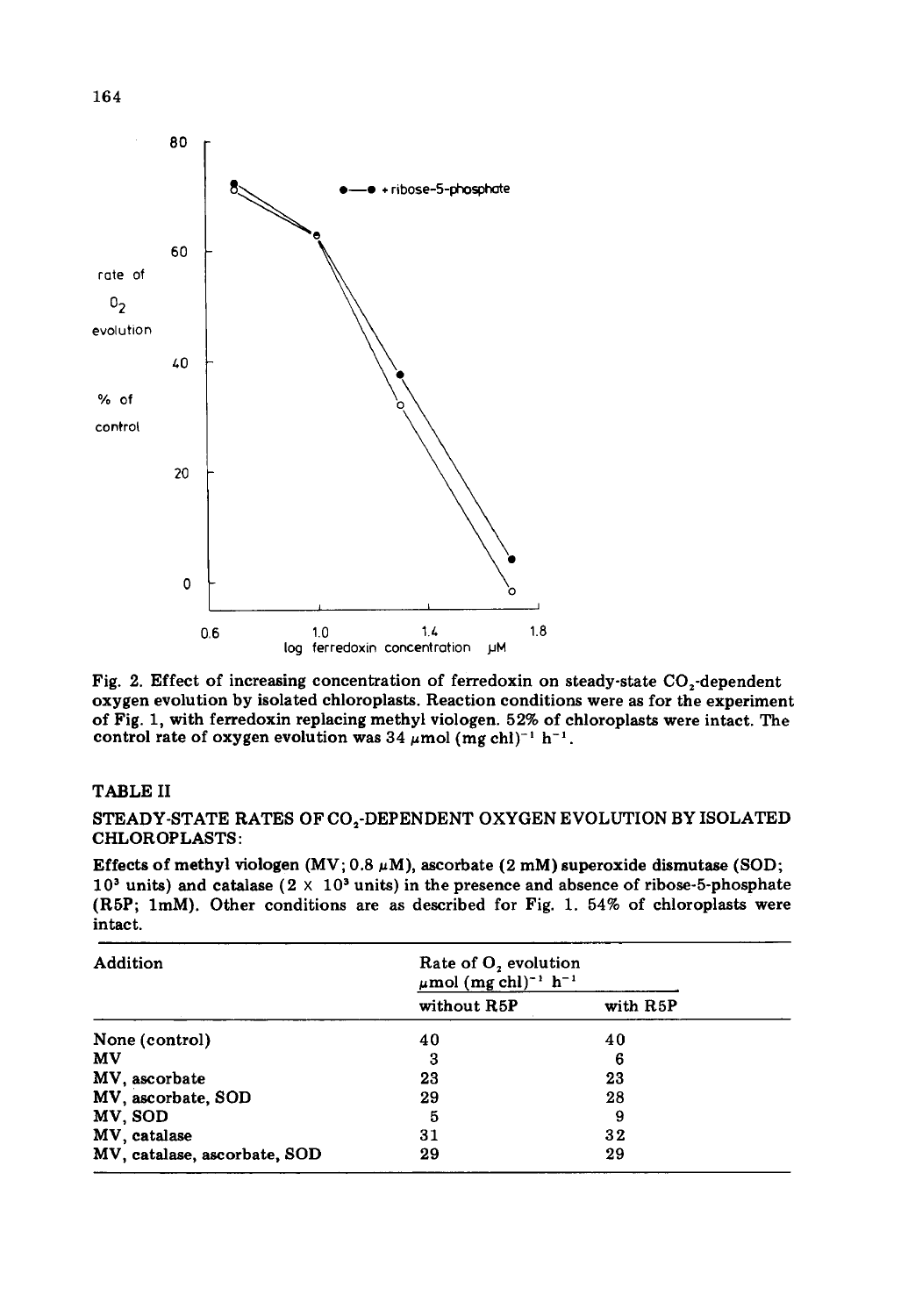### TABLE III

## STEADY-STATE RATES OF CO, -DEPENDENT OXYGEN EVOLUTION BY ISOLATED CHLOROPLASTS:

Effects of *Spirulina* ferredoxin (Fd; 20  $\mu$ M), ascorbate (2 mM), superoxide dismutase (SOD;  $10<sup>3</sup>$  units) and catalase  $(2 \times 10<sup>3</sup>$  units) in the presence and absence of ribose-5**phosphate** (R5P; 1 raM). Other conditions as described for Fig. 1. 46% of chloroplasts were intact.

| Addition                     | Rate of O <sub>2</sub> evolution<br>$\mu$ mol (mg chl) <sup>-1</sup> h <sup>-1</sup> |          |  |
|------------------------------|--------------------------------------------------------------------------------------|----------|--|
|                              | without R5P                                                                          | with R5P |  |
| None (control)               | 35                                                                                   | 35       |  |
| Fd                           | 2                                                                                    | 6        |  |
| Fd. ascorbate                | 28                                                                                   | 28       |  |
| Fd. ascorbate, SOD           | 29                                                                                   | 29       |  |
| Fd, SOD                      | 10                                                                                   | 12       |  |
| Fd. catalase                 | 25                                                                                   | 27       |  |
| Fd, catalase, ascorbate, SOD | 22                                                                                   | 24       |  |

slightly greater in the absence of ribose-5-phosphate than in its presence. The presence of ascorbate reversed the effect of methyl viologen, and diminished the difference between the rates observed in the presence and in the absence of ribose-5-phosphate. Superoxide dismutase by itself had little effect on inhibition by methyl viologen. Catalase by itself had a protective effect slightly greater than that of ascorbate and superoxide dismutase together.

Table III records the results of an analogous experiment with ferredoxin (20  $\mu$ M) as the inhibitor instead of methyl viologen. The results show an overall similarity to those of Table II, though in Table III superoxide dismutase is seen not to have added to ascorbate's effect in reversing the inhibition by ferredoxin. In contrast, superoxide dismutase on its own caused a reversal of inhibition by ferredoxin (Table III) which was larger than the corresponding reversal of inhibition by methyl viologen (Table II). Inhibition by ferredoxin (Table III) is also seen to have been reversed by catalase acting alone.

#### DISCUSSION'

Robinson and Wiskich [3] have shown that uncoupled oxygen uptake by pea chloroplasts in the presence of methyl viologen (0.3 mM) is unaffected by sucrose concentration, despite the high initial percentage of intact chloroplasts in their preparations. They conclude that methyl viologen rapidly penetrates the chloroplast outer membrane. Table I shows that osmotic shock had some effect on oxygen uptake even with 0.5 mM methyl viologen. The chloroplast envelopes were therefore no more than partially permeable to methyl viologen even at relatively high concentrations. At lower methyl viologen concentrations the effect of osmotic shock was greater (Table I) though the persistence of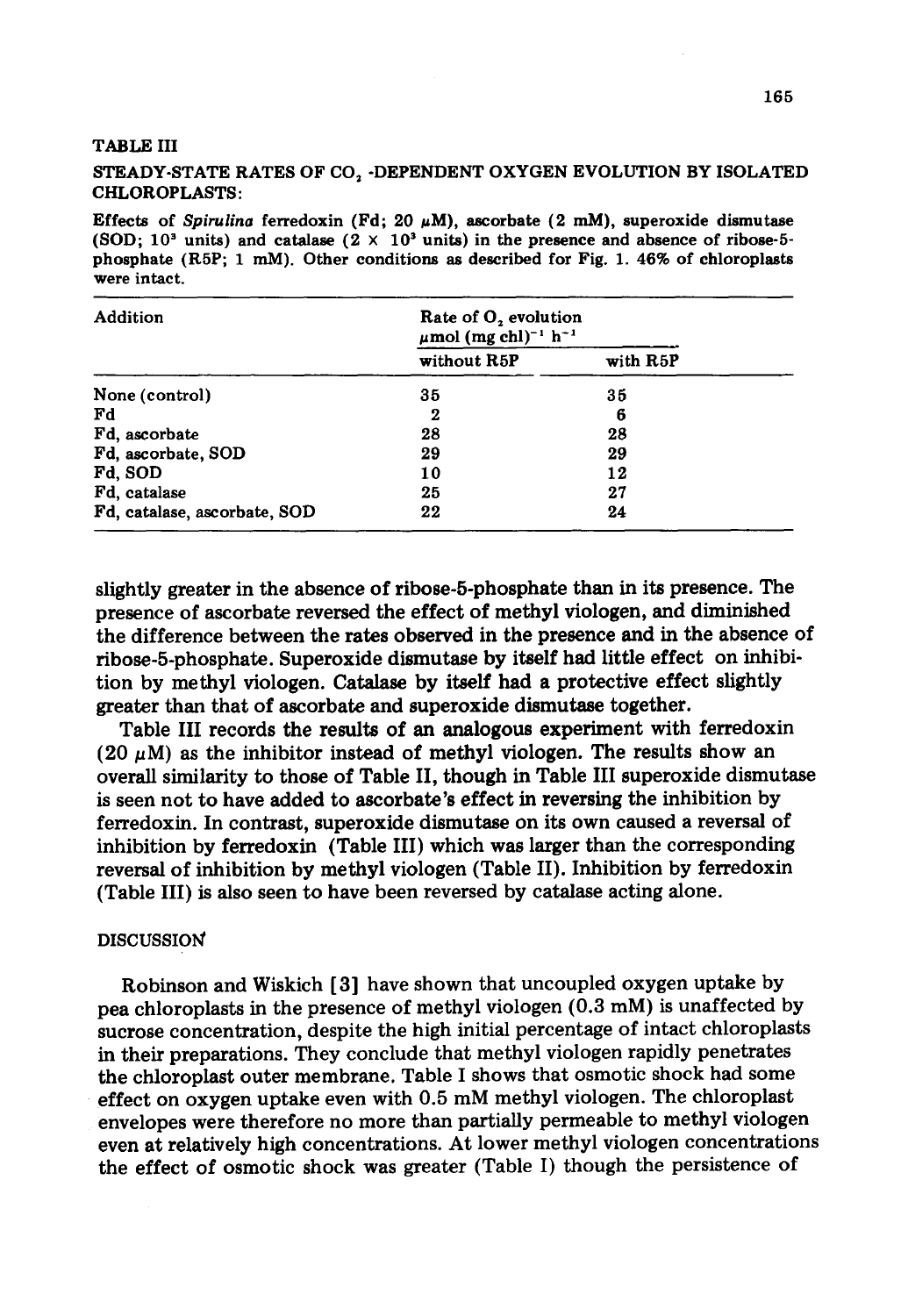some penetration of the chloroplast by methyl viologen is indicated by the corresponding value for chloroplast intactness being lower than that obtained with ferricyanide-dependent oxygen evolution. In broken, washed chloroplasts methyl viologen competes with ferredoxin for electrons from photosystem I; with NADP present, oxygen uptake replaces oxygen evolution at methyl viologen concentrations greater than  $1 \mu M$  (author's unpublished results).

Methyl viologen has a high affinity for oxygen and the initial product of its reaction with oxygen is  $O_2$ <sup>-</sup> [6]. Superoxide-mediated inhibition of  $CO_2$ fixation and consequent production of glycolate has been shown to result from addition of methyl viologen (50 $~\mu$ M) to illuminated *Chromatium* suspensions [7]. Superoxide dismutase nevertheless had only a small effect in reversing inhibition by methyl viologen of  $CO<sub>2</sub>$ -dependent oxygen evolution in the experiment of Table II. It is therefore likely that the low concentration of methyl viologen (0.8  $\mu$ M) used in the experiment of Table II led to production of superoxide at a rate insufficient to overcome the protection offered by endogenous chloroplast superoxide dismutase [8]. Half-maximum oxygen uptake in broken chloroplasts is mediated by about  $3 \mu$ M methyl viologen [4]. An initial and short-lived oxygen uptake of about 8  $\mu$  mol (mg chl)<sup>-1</sup> h<sup>-1</sup> was observed in the presence of methyl viologen and superoxide dismutase in the experiment of Table II (results not shown).

Substantial reversal by catalase of methyl viologen's inhibitory effect (Table II) indicates that  $H_2O_2$  is the chief inhibitory agent. Though in general less toxic than superoxide,  $H_2O_2$  in this case may have had the greater inhibitory effect because of the absence of catalase (other than as a contaminant) from intact chloroplasts [9]. The presence in chloroplasts of ascorbate peroxidase [10] makes reversal by ascorbate of methyl viologen's effect also consistent with inhibition having been caused primarily by production of  $H_2O_2$ . The further effect of superoxide dismutase may then be attributed to its suppression of ascorbate-stimulated oxygen uptake [11]. Superoxide dismutase-sensitive stimulation by ascorbate of a transient oxygen uptake which preceded  $CO<sub>2</sub>$ dependent oxygen evolution was seen in the oxygen-electrode traces from which the data of Table II are taken (results not shown). This Mehler reaction presumably continued even when net oxygen evolution had eventually appeared.

In contrast, oxygen uptake in the ferredoxin-mediated Mehler reaction is not stimulated by ascorbate and is inhibited by superoxide dismutase on its own [4]. Thus Table III records little further effect of superoxide dismutase when ascorbate was present, and superoxide dismutase by itself reversed inhibition by ferredoxin (Table III) to a greater extent than it reversed inhibition by methyl viologen (Table II). The protective effect of ascorbate in Table III is likely to be unrelated to ascorbate's reaction with superoxide, since this reaction does not occur during reduction of oxygen by ferredoxin [4]. Protection by ascorbate may instead be a result of its action as a substrate for a peroxidase [10], as previously mentioned, and the protective effect of catalase (Table III) again indicates that  $H_2O_2$  is chiefly responsible for the initial inhibition. This view is